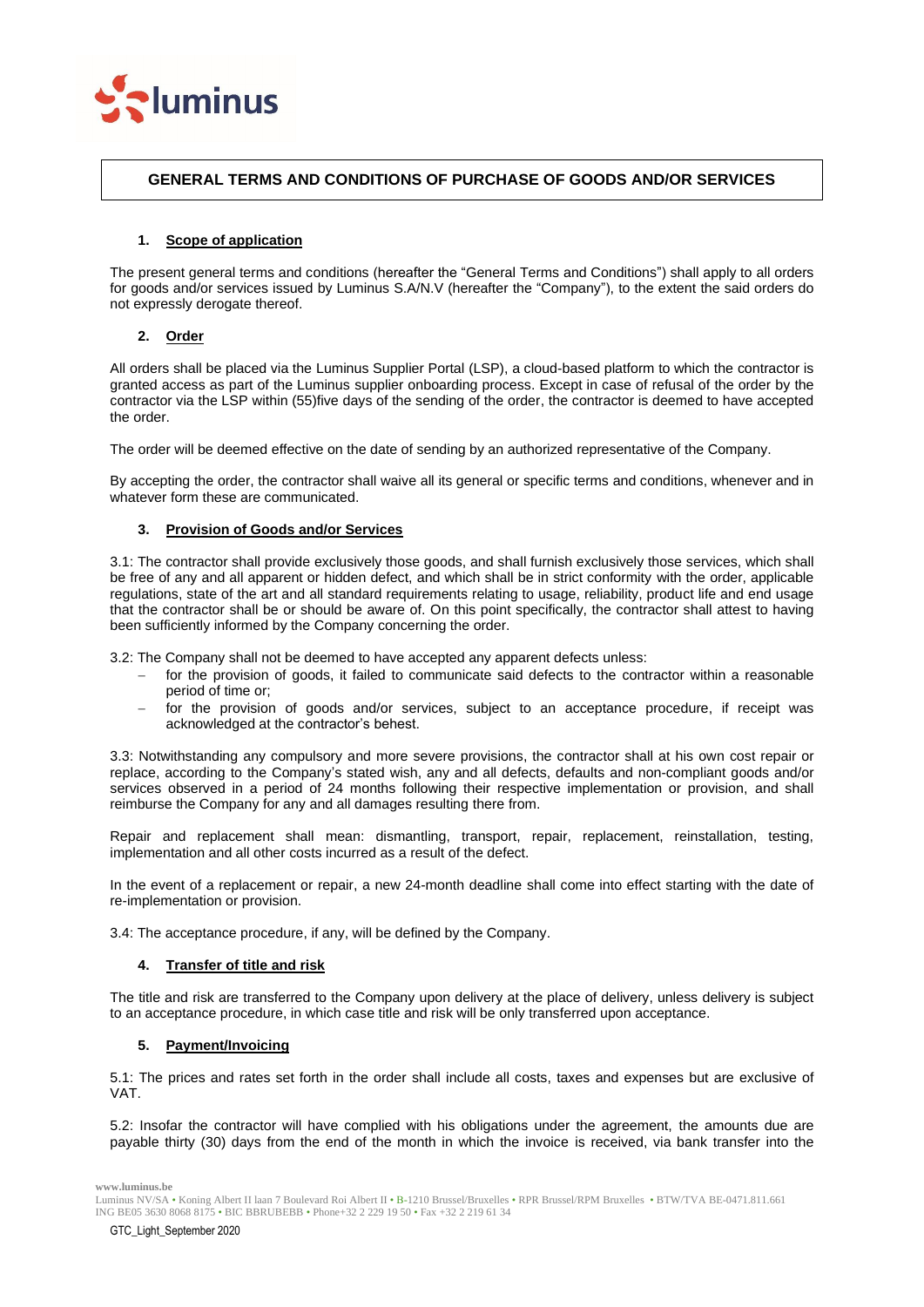

account specified on the invoice. No payment may be demanded if a payment related to a previous period has not been made as a result of a failure of the contractor.

5.3: All exchanges and communication between Luminus and the contractor with respect to invoicing and related documentation under the Agreement shall take place via the Luminus Supplier Portal (LSP). The contractor will submit via the LSP the amounts to be invoiced for the performance of its obligations under the Agreement, as well as, each as applicable, time reports, a description of the performed tasks and other documentation, to Luminus for approval prior to actual invoicing. After approval by Luminus via the LSP, the contractor will send the invoice to Luminus via the LSP.

5.4: The Supplier may verify the payment status of its invoices via the Luminus Supplier Portal. Only after sending anotice of default either by registered letter or via the LSP, which has remained without effect for 30 (thirty) Days from receipt by Luminus thereof, any late payment, in whole or part, of any amount due shall lead to the application of interest to outstanding amount at a rate equal to the interbank offered rate for one month in the eurozone (EURIBOR-one month). The interbank rate applicable shall be the rate in force on the last business day of the month preceding the month of issue of the invoices, increased by 3 interest points.

## **6. Subcontracting/ Assignment**

6.1: The contractor shall not delegate all or part of the execution of the order to a third party without the Company's prior written consent.

Subcontracting shall in no way discharge the contractor from its contractual obligations. In addition, all subcontracting risks shall be assumed in their entirety by the latter.

6.2: The contractor shall be prohibited from assigning all or part of the rights and obligations resulting from the order to a third party without the Company's prior written consent.

The Company shall have the right to assign all or part of its rights and obligations resulting from the order to a related business and shall inform the contractor of said assignment as soon as possible.

## **7. Delivery**

Except otherwise agreed in writing, delivery will be "Delivery Duty Paid" in the Company's facilities as per Incoterms provisions (latest applicable version). The agreed terms for delivery are imperative. In case of noncompliance with an agreed term, the Company shall have the right to receive an indemnity amounting to 10% of the value of the order or to terminate the agreement, without prejudice to its right to claim further indemnity for damages caused.

## **8. Termination**

8.1: If no term is stipulated in the order, the contract is deemed to be concluded for an undetermined period, and the Company will be able to terminate partly or wholly the order within 30 Days, by simple notice.

If a term is stipulated in the order, the Company will be able to terminate at any time, and the contractor will be reimbursed for any reasonable direct costs incurred. The contractor shall be required to produce documentary proof of these costs.

8.2: Notwithstanding article 8.1, without prejudice to its right to damages, the Company may terminate the order immediately by written notice if:

- a) the contractor shall commit a material breach of any of its obligations and shall not have remedied such breach within (15) fifteen calendar days of receiving written notice of the breach; or
- b) the contractor shall become bankrupt or enter into liquidation, or have a receiver appointed of its assets or any part thereof or an administration order is served upon it.

## **9. Intellectual Property**

The Company shall have a free right of use without charge of all intellectual property rights existing in connection with the goods or services. The contractor transfers to the Company all intellectual property rights on the developments carried out pursuant to an order.

Luminus NV/SA • Koning Albert II laan 7 Boulevard Roi Albert II • B-1210 Brussel/Bruxelles • RPR Brussel/RPM Bruxelles • BTW/TVA BE-0471.811.661 ING BE05 3630 8068 8175 • BIC BBRUBEBB • Phone+32 2 229 19 50 • Fax +32 2 219 61 34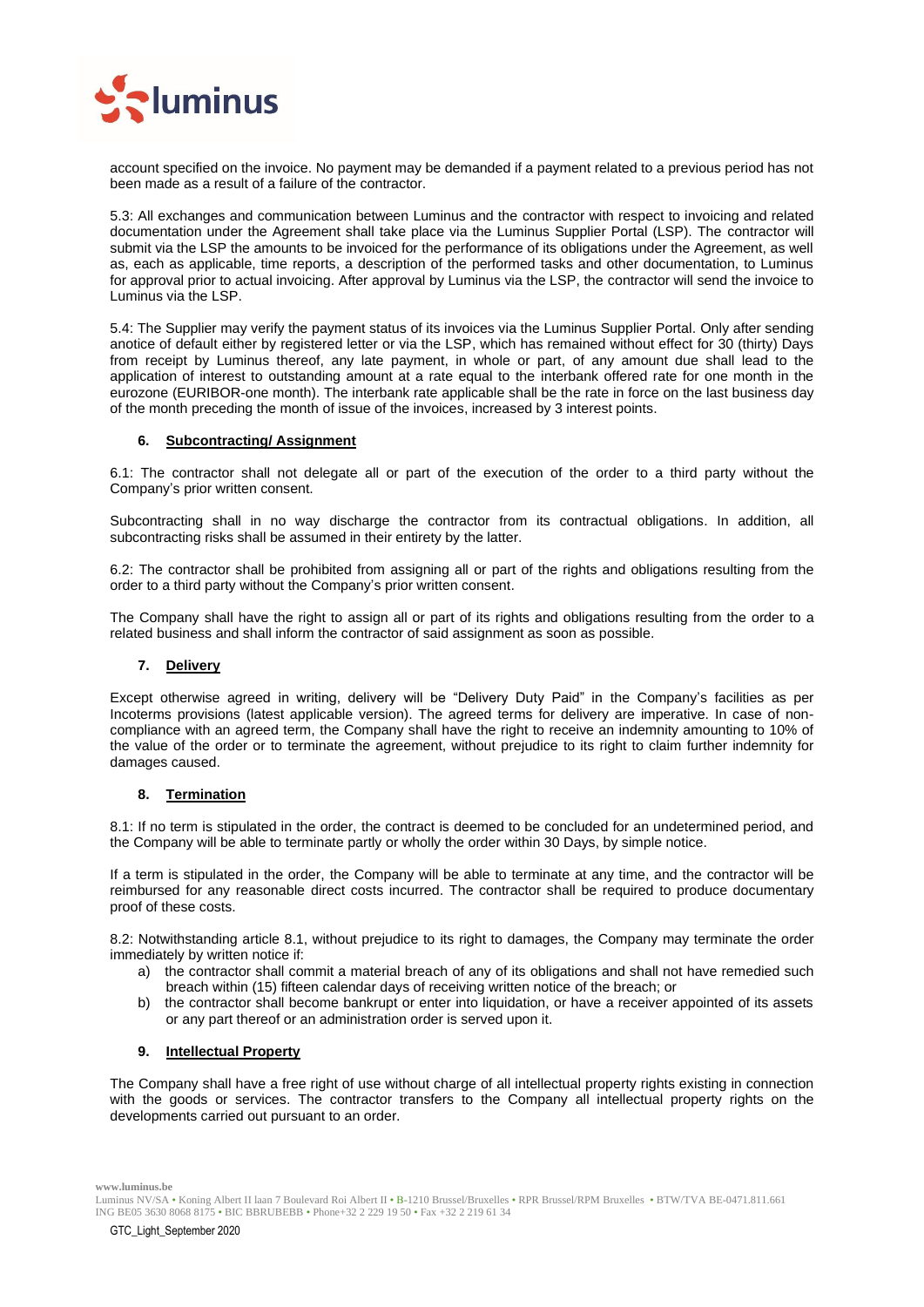

The contractor shall hold the Company harmless against all claims of third parties pursuant to breach of intellectual property rights, relating to the goods and/or services. The contractor shall hold the Company harmless against any and all liabilities, losses, and expenses associated with any such claim or action.

Furthermore, the contractor will promptly provide the Company with substitute goods and/or services that are functionally equivalent to the enjoined products.

## **10. Liability / Insurance**

The contractor shall assume the liability for all damages, for whatsoever cause, which result directly or indirectly from the delivery of goods or the performance of the services or from the failure to deliver the goods or to perform the services. The contractor shall hold the Company harmless against any third party claims.

The contractor commits to taking out the mandatory insurance policies and/or those that are necessary to perform the order concluded with the Company.

Upon request of the Company, the contractor shall deliver a certificate of insurance.

## **11. Follow-up agreements and Luminus Affiliates**

11.1: Follow-up agreements – The contractor commits, at the Company's request, to negotiate in good faith with the Company to enter into follow-up agreements that are in relation to the agreement and to propose conditions that are at least equivalent to the conditions in the related agreement.

11.2: Luminus Affiliates – The contractor expressly authorizes Luminus Affiliates to make reference to and use this agreement without having to negotiate new conditions. For this purpose any reference to the Company will be interpreted as a reference to the Luminus Affiliates. Luminus Affiliates refers to any entity, whether incorporated or not, that is controlled by, is under common control with, or controls the Company, where "control" means the ability, whether directly or indirectly, to direct the affairs of another by means of majority ownership, contract, or otherwise.

## **12. Compliance with laws and regulations**

12.1: The contractor is responsible for the respect of all legal and regulatory requirements and the obtaining of all prior authorizations required by the competent authorities for the supplying of the goods and/or services.

12.2: The contractor will carry out the order in complete freedom and independence. There is no hierarchical relationship whatsoever between the Company and the staff and third party on whom the contractor calls to carry out the order.

The contractor will conform to every legal obligation regarding its activities in force in Belgium and the Company will on no account be responsible in the event of a violation of the aforementioned legal obligations by or on behalf of the contractor. Particularly, the contractor will be responsible for his affiliation to ONSS in Belgium and will have to submit to any corresponding obligation with regard to his staff in Belgium with the view of implementing the order. Among others, the contractor will take care of all legal duties (for example the said "Limosa declaration") relating to the assignment in Belgium of foreign staff members or third parties to carry out the order. The contractor also agrees to indemnify and hold the Company harmless from and against any and all liabilities, losses, and expenses associated with any such non respect of the said legal duties.

12.3: In case the contractor fails to comply with one or more of the stipulations of the present article, the agreement may be terminated at the contractor's expense. Moreover, the contractor is under the obligation to compensate the Company for all the expenses incurred as a result of the non-fulfillment of his obligations.

## **13. Sustainable Development, Ethics and Integrity**

## 13.1: Environmental clause

To respond to sustainable development issues, the Company has set the target of controlling environmental impact and obtaining and maintaining NF EN ISO 14001 certification for all its activities (production, distribution, engineering, etc.).

# Under its environmental policy, the Company has undertaken commitments, particularly for:

saving non-renewable resources;

**www.luminus.be**

Luminus NV/SA • Koning Albert II laan 7 Boulevard Roi Albert II • B-1210 Brussel/Bruxelles • RPR Brussel/RPM Bruxelles • BTW/TVA BE-0471.811.661 ING BE05 3630 8068 8175 • BIC BBRUBEBB • Phone+32 2 229 19 50 • Fax +32 2 219 61 34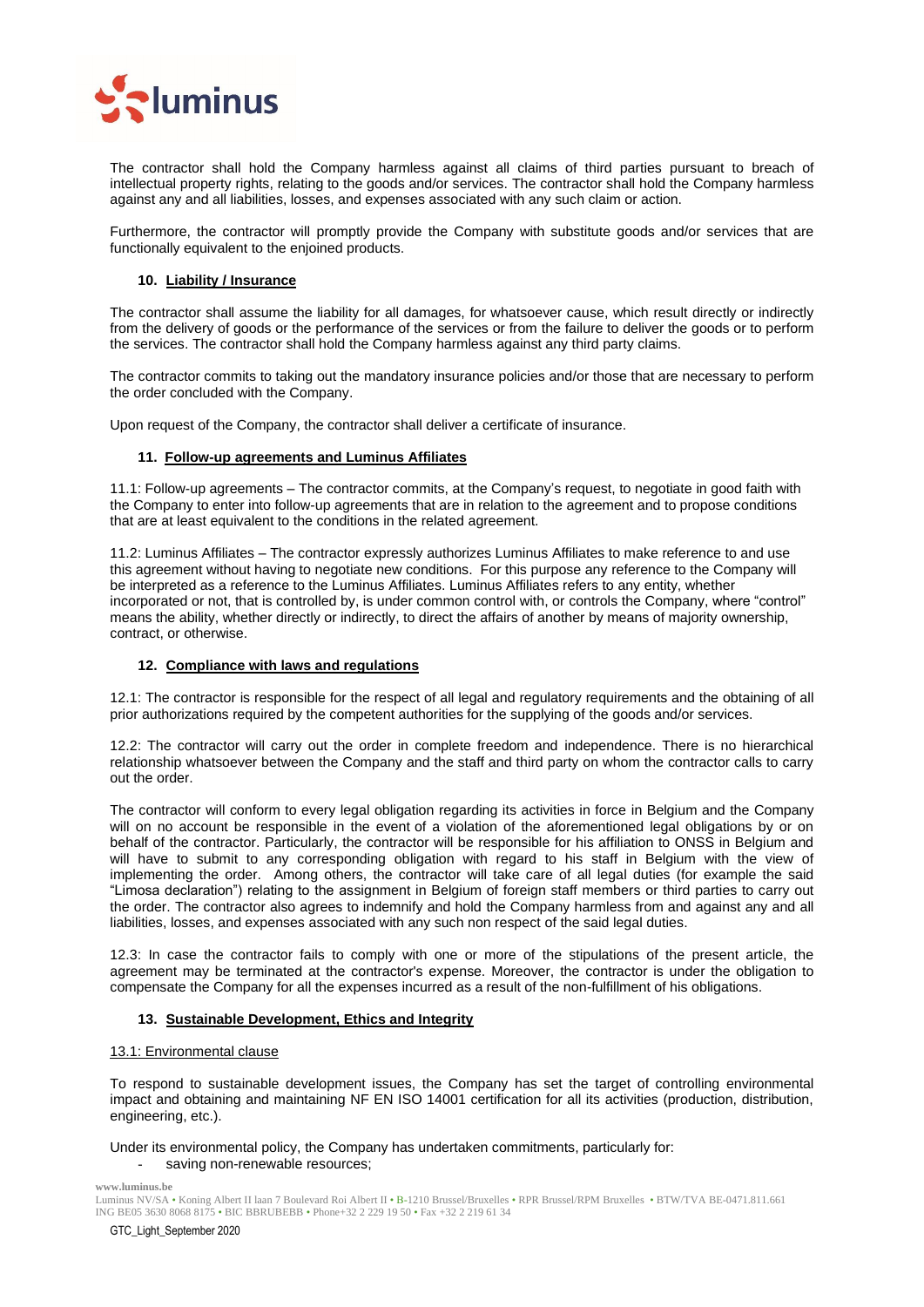

- preventing pollution and controlling greenhouse gas emissions;
- improving health and safety.

In particular, the Company is a stakeholder in this approach for continuous improvement by also seeking ISO 14001 certification for its main sites.

The Company has therefore undertaken, in the process of contracting and execution of its contracts, to identify the key points regarding respect for the environment and in particular those relating to waste control and the use of chemical products.

As a result, the contractor shall be reminded, and shall pass this on to his subcontractors and suppliers, that the execution of the order must strictly comply with the applicable regulations in that respect.

As part of his duty as an advisor to the Company and to allow the Company to respect its commitments regarding ISO 14001 certification, the contractor is also requested, in the context of execution of the order, to send to the Company any relevant information regarding respect for the environment (existing commitments, planned action for progress, reduction or prevention of impacts obtained, etc.) and to warn it of any circumstance likely to have a significant impact on the environment.

The duty of advisor, like the obligations required of the contractor pursuant to the present Article 13.1, shall be assessed with regard to and within the limits of the missions entrusted to him in accordance with his specific competences.

## 13.2: Social clause

According to its commitments on ethics, the Company has particularly obliged itself to respect the fundamental principles and rights stated in the United Nations Declaration of Human Rights, the European Union Charter of Fundamental Rights and the Conventions made under the International Labour Organization. In this context, the Company applies these principles –and, particularly, those relating to child labour and forced or obligatory labour– to its purchases.

The contractor declares that he shall adhere to the fundamental principles and rights stated above. He shall respect and implement the industrial and human resources required to ensure their application, by his own personnel, his sub-contractors and his suppliers. He shall also undertake to provide proof of their layout to the Company at the latter's first request. The Company reserves the right to verify, through a competent and authorized organization, that the working conditions that are applied by the contractor, his sub-contractors and his suppliers do not violate these principles.

#### 13.3: Integrity clause

Both parties warrant to respect at all times all the applicable, national and international law relating to the combating of fraud and corruption in all of its forms, whether public or private, active or passive, by any person acting on their behalf, as well as any trade embargoes which may be applicable to their contractual relationship.

Both parties warrants that they have given no commissions, payments, gifts of substantial value, kickbacks, extensive entertainment or other things of substantial value to any employee or agent of the other Party in connection with this present agreement or any other contract between the Parties.

Both parties guarantee that their personnel, representatives, subcontractors and/or any other person for whom they are responsible, will respect this clause at all times.

Each proven non respect of the above is a substantial breach of this present agreement and may result in the immediate termination of this present agreement with no payment or compensation of any kind being due by the non-breaching Party.

## 13.4: Ethical Reporting

The confidential Luminus Ethical Reporting e-mail address is a method for reporting conduct that may be unethical, in violation of professional standards, relating to employment, labour, work environment, information management, environmental protection, possible conflicts of interest, unfair trade practices, thefts or for seeking guidance about possible violations of laws related to existing or expected contracts. The contractor can contact the Company by sending an e-mail t[o ethics@luminus.be.](mailto:ethics@luminus.be)

Luminus NV/SA • Koning Albert II laan 7 Boulevard Roi Albert II • B-1210 Brussel/Bruxelles • RPR Brussel/RPM Bruxelles • BTW/TVA BE-0471.811.661 ING BE05 3630 8068 8175 • BIC BBRUBEBB • Phone+32 2 229 19 50 • Fax +32 2 219 61 34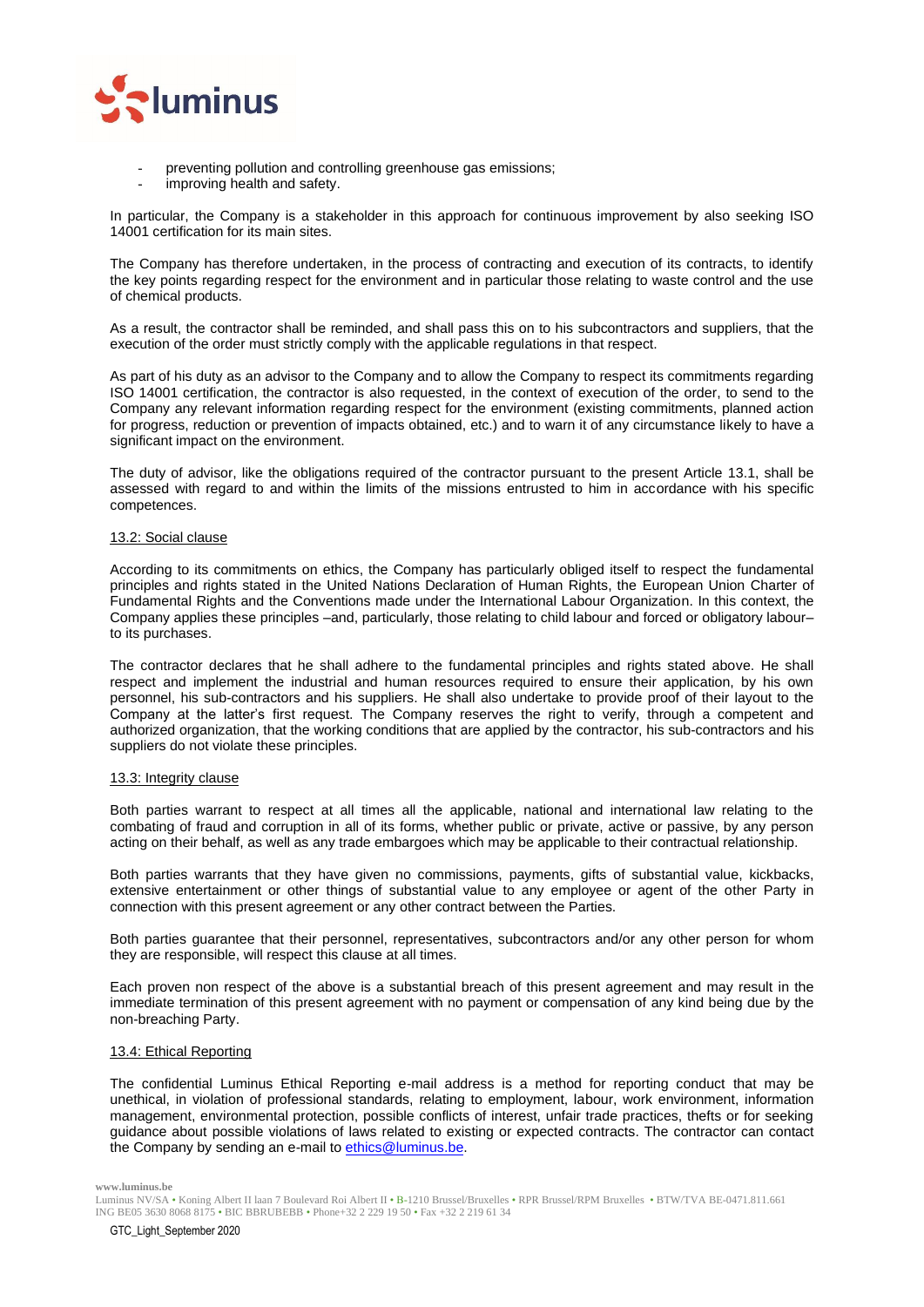

#### **14. Luminus Data and Personal Data**

Luminus Data shall be considered private and confidential. The Company shall retain all rights, title and interest in Luminus Data. "Luminus Data" is defined as any data provided by the Company to the contractor and/or data related to Luminus or its activities and/or any data relating to Luminus, including data relating to the Company's customer database, procedures and knowledge, which may include personal data.

As part of the provision of the professional services and for the entire duration thereof, the contractor will be led to process (use, modify, store, …) personal data within the meaning of applicable data protection law and the Regulation (EU) 2016/679 of the European Parliament and of the Council of 27 April 2016 on the protection of natural persons with regard to the processing of personal data and on the free movement of such data, and repealing Directive 95/46/EC.

With respect to such processing, the contractor shall:

(a) process such personal data only for the specific fulfilment of its contractual obligations arising from the order, and in accordance with the Company's documented instructions;

(b) only process such personal data in a Member State of the European Union or European Economic Area, unless specifically authorised in writing by the Company;

(c) ensure that persons authorised to process such personal data have committed themselves to confidentiality or are under an appropriate statutory obligation of confidentiality;

(d) implement appropriate technical and organisational measures to ensure a level of security appropriate to the risk, taking into account in particular the risks that are presented by processing, in particular from accidental or unlawful destruction, loss, alteration, unauthorised disclosure of, or access to personal data transmitted, stored or otherwise processed, and ensure that any natural person acting under the authority of the contractor who has access to personal data does not process them except on instructions from the Company, unless he or she is required to do so by Union or Member State law;

(e) respect the following conditions for engaging another processor:

- The contractor shall not engage another processor without prior specific or general written authorisation of the Company. In the case of general written authorisation, the contractor shall inform the Company of any intended changes concerning the addition or replacement of other processors, thereby giving Luminus the opportunity to object to such changes.
- Where the contractor engages another processor for carrying out specific processing activities on behalf of the Company, the contractor shall impose on that other processor the same data protection obligations as set out in this Article 14, by way of a contract or other legal act under Union or Member State law. Where that other processor fails to fulfil its data protection obligations, the contractor shall remain fully liable to the Company for the performance of that other processor's obligations.

(f) taking into account the nature of the processing, assist the Company by appropriate technical and organisational measures, insofar as this is possible, for the fulfilment of the Company's obligation to respond to requests for exercising the data subject's rights under applicable data protection legislation;

(g) taking into account the nature of processing and the information available to the contractor, assist the Company in ensuring compliance with the obligations under applicable data protection legislation in relation to security of processing, to the notification of any breach of personal data to supervisory authorities and data subjects where relevant, to the carrying out of data protection impact assessments where required and to prior consultation of the supervisory authority;

(h) at the choice of the Company, delete or returns all such personal data to the Company after the end of the provision of the professional services and delete existing copies unless European Union or Member State law requires storage of the personal data;

(i) make available to the Company all information necessary to demonstrate compliance with these obligations and allow for and contribute to audits, including inspections, conducted by the Company or another auditor mandated by the Company.

The contractor shall indemnify the Company for claims of any third party that arise as a result of the contractor's breach of this Article 14 and the applicable European and Member State law and regulation regarding data protection and/or privacy.

## **15. Confidentiality**

The contractor undertakes to keep any and all information and data confidential which shall be transmitted to it by the Company as part of the order and to refrain from disclosing it to any third party, in any way shape or form, and to refrain from using it in any way other than for the purposes of fulfilling the order itself.

All information shall remain confidential for a period of five years after the order has expired.

Luminus NV/SA • Koning Albert II laan 7 Boulevard Roi Albert II • B-1210 Brussel/Bruxelles • RPR Brussel/RPM Bruxelles • BTW/TVA BE-0471.811.661 ING BE05 3630 8068 8175 • BIC BBRUBEBB • Phone+32 2 229 19 50 • Fax +32 2 219 61 34